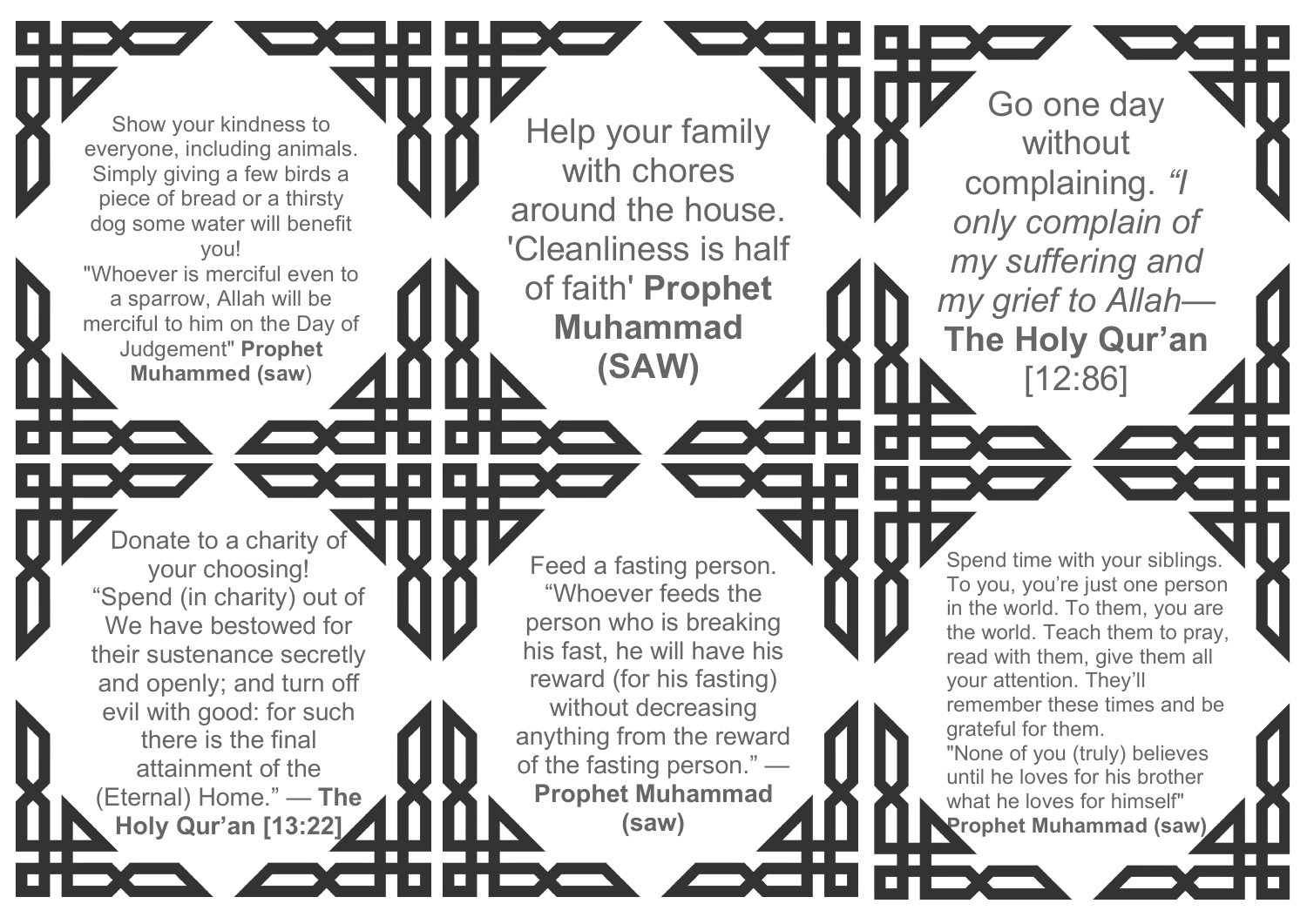Smile!

Alhamdulillah, we have made it to another Ramadan! 'When you smile to your brothers face, it is charity' **Prophet Muhammad (saw)**

**Say your salams!** The Prophet (saw) explained the reward earned by the one who says Salaam, many have reported from Abu Hurayrah; "That a man passed by the Messenger of Allah (swt), whilst he was sitting with some others, and said 'Salaam 'alaykum (peace be upon you)." The Prophet (saw) said "He will have ten rewards".

Spend a little while to remember Allah. Find a quiet place (your room,the garden) and remember Allah and all He has done for you. "So remember Me, and I shall remember you; and

be grateful unto Me, and deny Me not**. The Holy Qur'an (2.152)**

Share your knowledge! Each day we learn something good. If we share this with others, we will get the same reward.

"Whoever guides (another) to a good deed will get a reward similar to the one who performs it" **- Prophet Muhammad (saw)**

even to a sparrow, Allah will be merciful to him on the Day of Judgement" **Prophet Muhammed (saw)**

Show your kindness to everyone, including animals. Simply giving a few birds a piece of bread or a thirsty dog, some water will benefit you! "Whoever is merciful

Call your grandparents! Give them a call to show you love and care about them. It will mean the world to them!

"Whoever wishes that his provision be increased and his age lengthened, let him maintain the ties of kinship" - **Prophet Muhammad (saw)**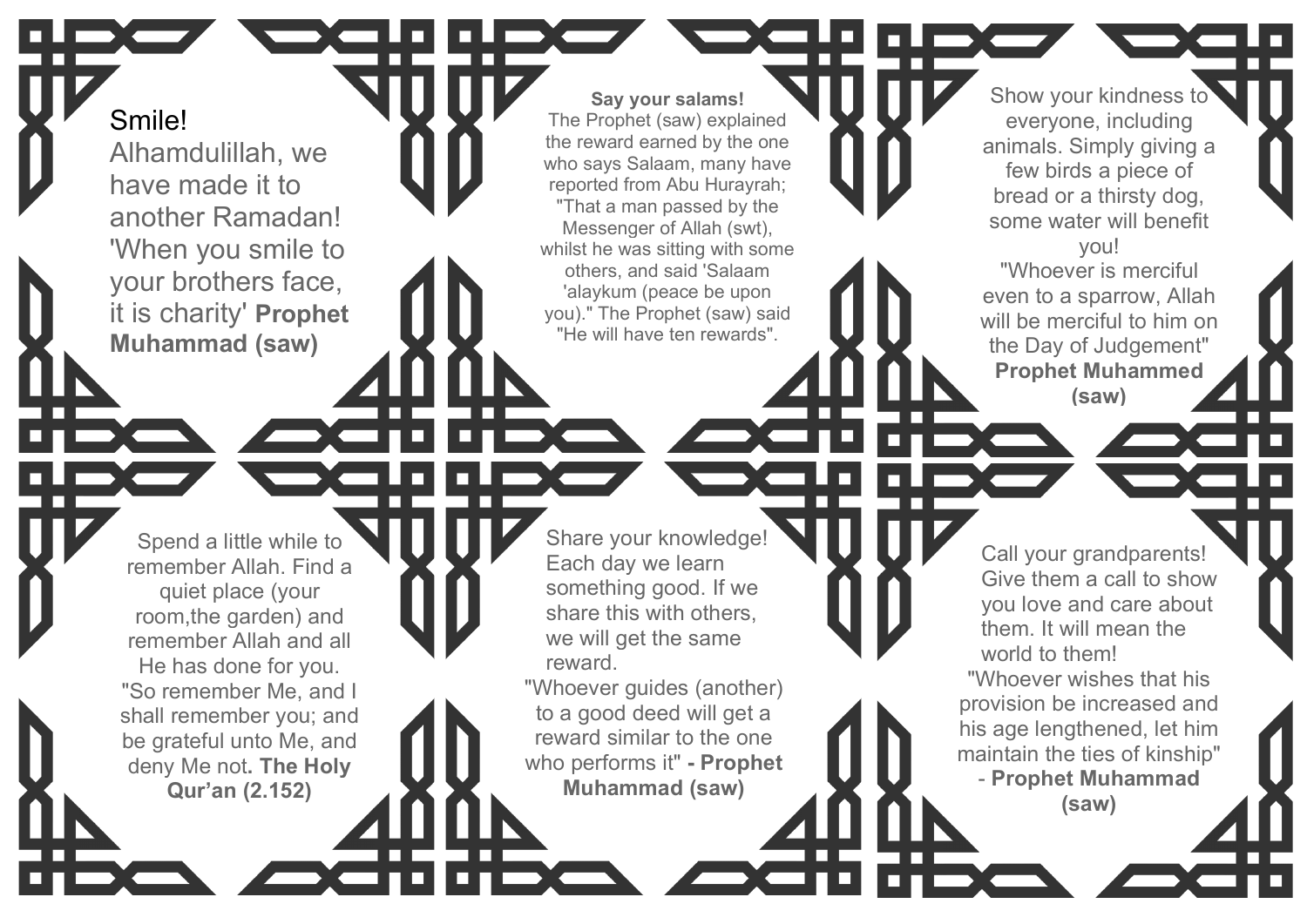Help keep your environment clean! Removing litter from the Earth that Allah has created will surely benefit you. "Removing harmful things from the road is an act of Charity" **Prophet Muhammad (saw)**

Learn one name of Alla and invoke Him with it. Al -Asma -ul -Husna are the 99 Most Beautiful Names and Attributes of Allah.

"Allah has 99 names, and whoever knows them will go to paradise" **Prophet Muhammad (saw)**

**Say 'SubhaanAllah 100 times. (Glory is to Allah)** Narrated: Sa'd bin Abu Waqqas (RA): "We were with the Messenger of Allah (saw) when he asked, "Is anyone of you unable to earn a thousand good deeds?" One of those present asked: "How can one earn thousand good deeds in a day?" He (saw) replied, "By saying: SubhaanAllaah a hundred times, then one thousand good deeds will be recorded for him or one thousand sins will be blotted out from his record." (Muslim)

## **Try fasting for half the day**

"When a person fasts, for the sake of Allah, Allah drives away hell from him to a distance of 70 years of travelling" (Bukhari)

## **Plant a seed**

Anas reported that the Prophet (saw) said, "If a Muslim plants a tree or sows seeds and then a bird, person or an animal eats from it, it is regarded as a charitable gift from him (Bukhari)

**Make a Sadaqah jar** Abu Hurairah (R.A.) narrated Allah's Messenger (S.A.W.) as saying: "*Charity does not in any way decrease the wealth and the servant who forgives, Allah adds to his respect; and the one who shows humility, Allah elevates him in the estimation (of the people)*." (Muslim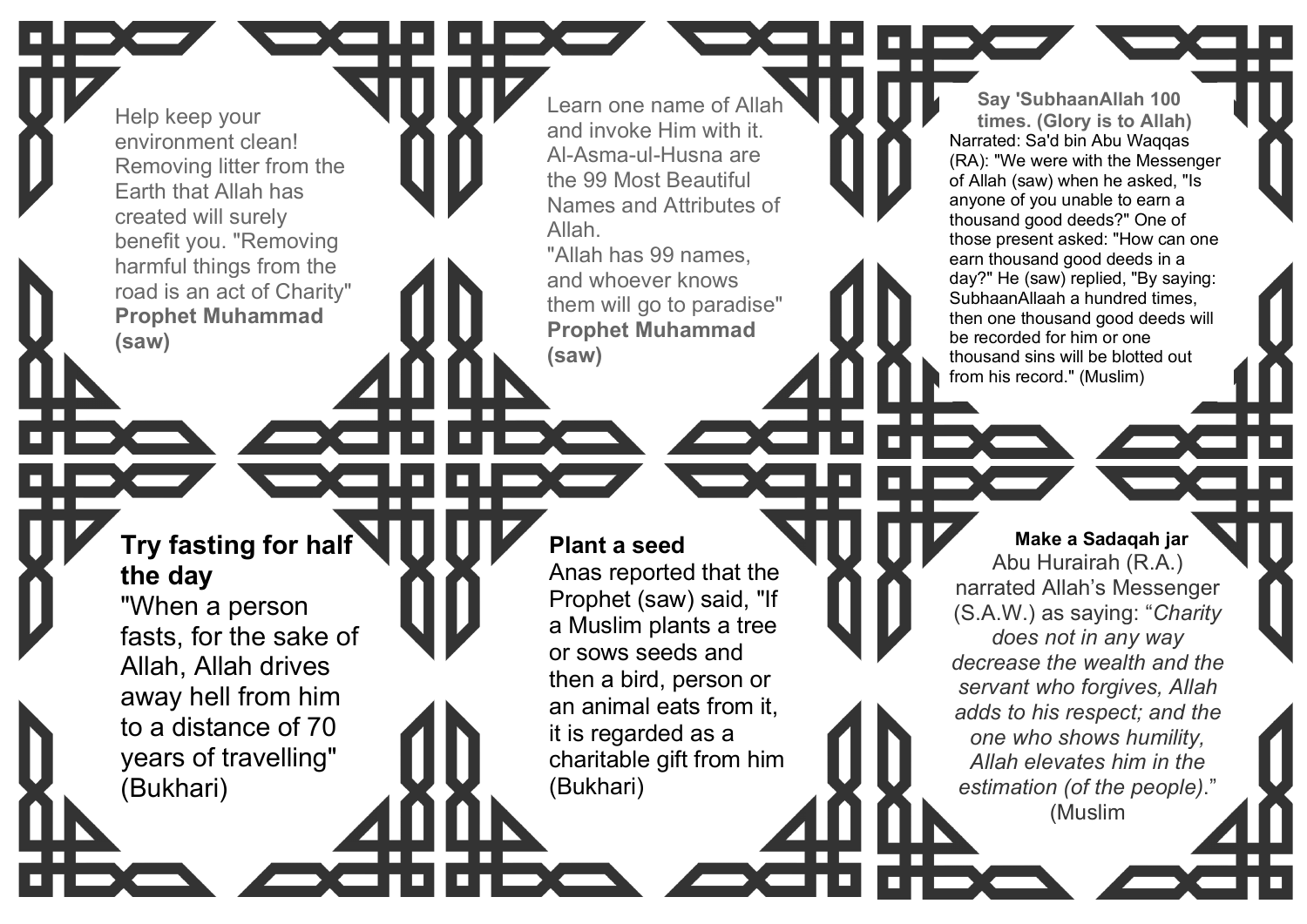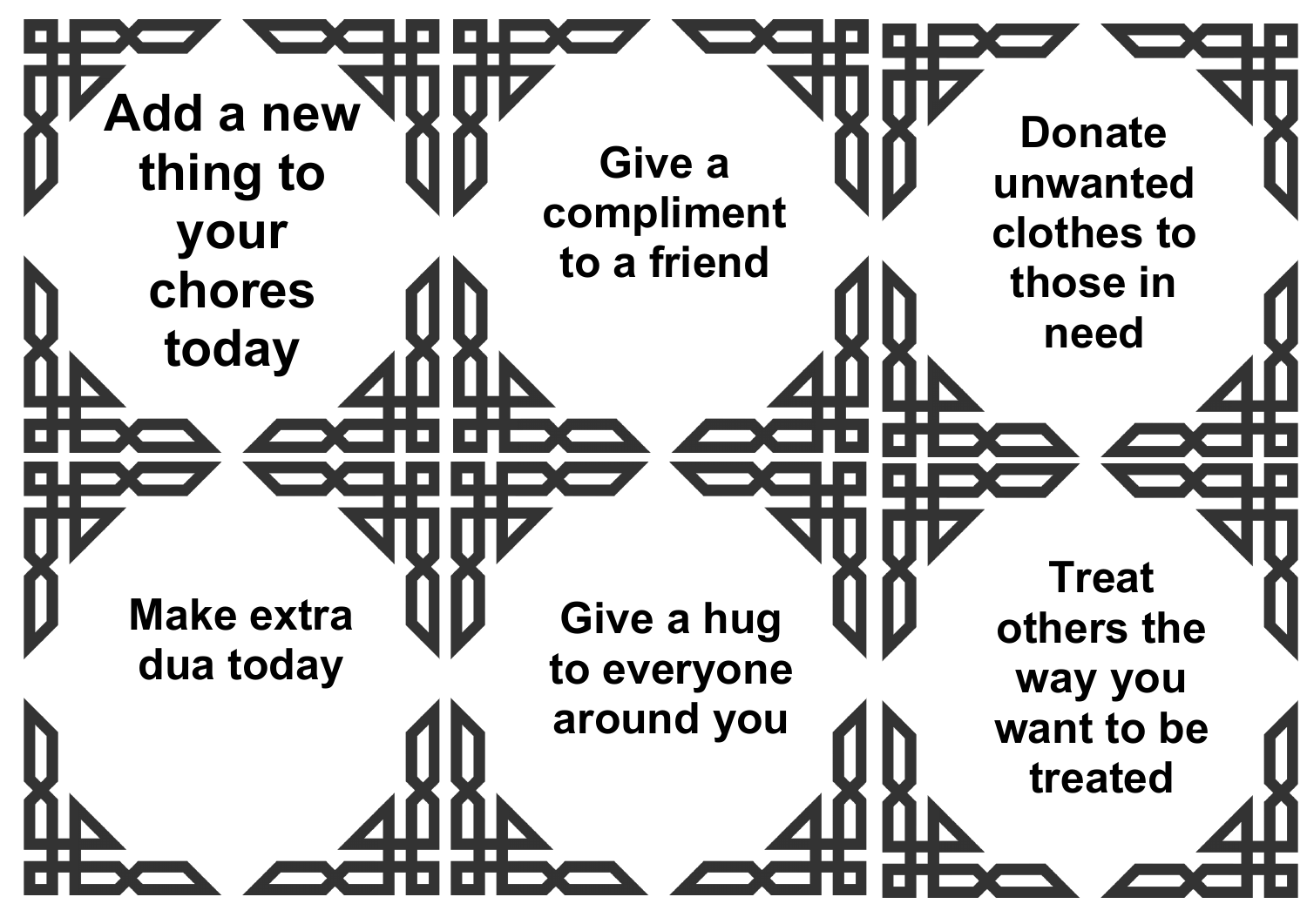